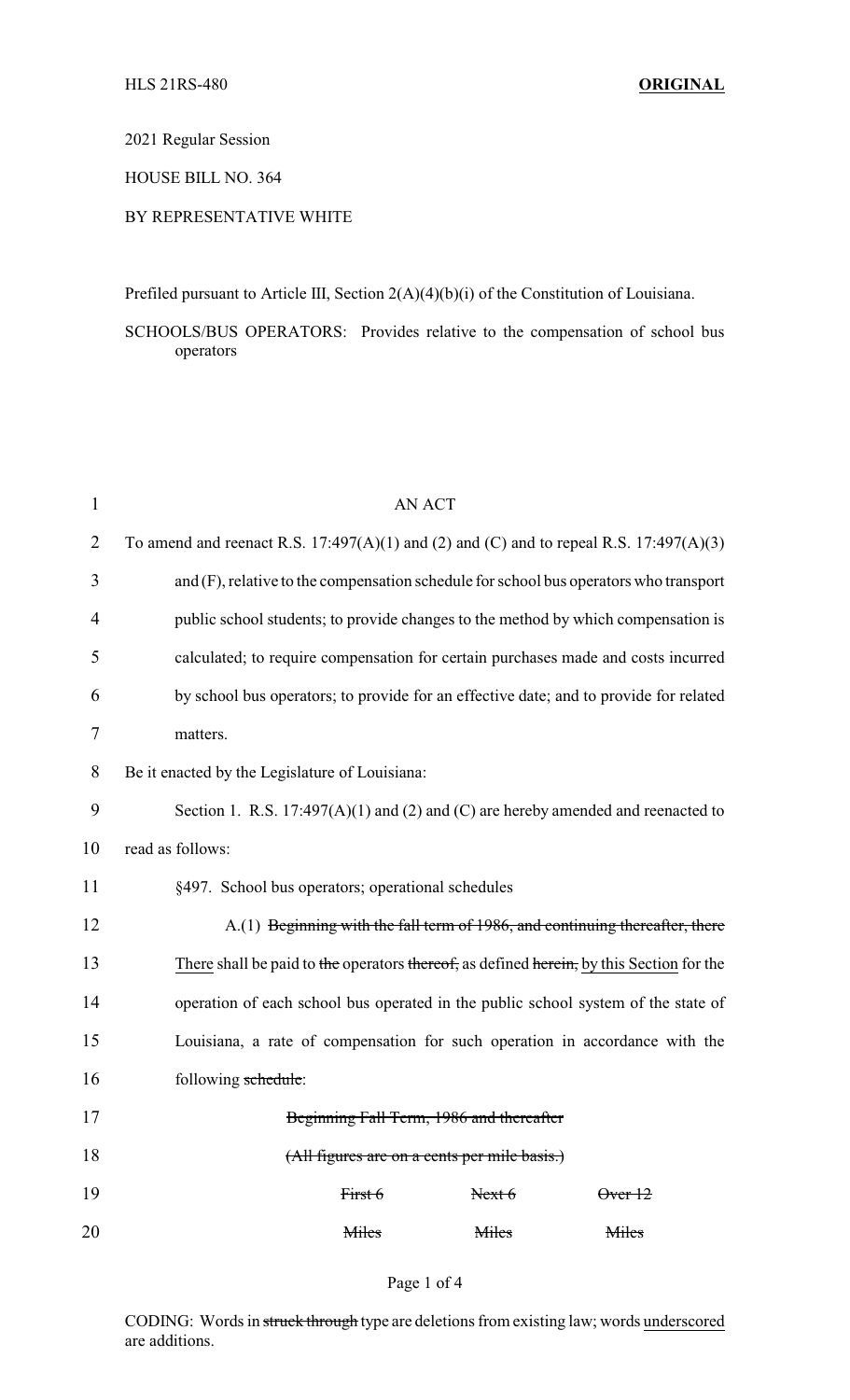**HLS 21RS-480** 

| 1  | Length of bus                                              | $0-6.0$ | $6.1 - 12.0$     | $12.0$ Plus                                                                      |  |
|----|------------------------------------------------------------|---------|------------------|----------------------------------------------------------------------------------|--|
| 2  | 39 feet or more                                            | H7.80   | 107.08           | 80.29                                                                            |  |
| 3  | 38 feet or more,                                           |         |                  |                                                                                  |  |
| 4  | but less than 39 feet                                      | H2.44   | 101.72           | 80.29                                                                            |  |
| 5  | 34 feet or more,                                           |         |                  |                                                                                  |  |
| 6  | but less than 38 feet                                      | 107.08  | <del>96.36</del> | 80.29                                                                            |  |
| 7  | 28 feet or more,                                           |         |                  |                                                                                  |  |
| 8  | but less than 34 feet                                      | 101.72  | 91.01            | 74.94                                                                            |  |
| 9  | 26 feet or more,                                           |         |                  |                                                                                  |  |
| 10 | but less than 28 feet                                      | 96.36   | 85.66            | <del>74.94</del>                                                                 |  |
| 11 | 23 feet or more,                                           |         |                  |                                                                                  |  |
| 12 | but less than 26 feet                                      | 91.01   | 80.30            | 74.94                                                                            |  |
| 13 | 21 feet or more,                                           |         |                  |                                                                                  |  |
| 14 | but less than 23 feet                                      | 85.66   | <del>74.94</del> | <del>69.59</del>                                                                 |  |
| 15 | 19 feet or more,                                           |         |                  |                                                                                  |  |
| 16 | but less than 21 feet                                      | 80.30   | <del>69.59</del> | <del>64.25</del>                                                                 |  |
| 17 | 17 feet or more,                                           |         |                  |                                                                                  |  |
| 18 | but less than 19 feet                                      | 80.30   | 64.25            | 58.89                                                                            |  |
| 19 | 14 feet or more,                                           |         |                  |                                                                                  |  |
| 20 | but less than 17 feet                                      | 53.54   | 48.17            | 37.47                                                                            |  |
| 21 | Less than 14 feet                                          |         |                  |                                                                                  |  |
| 22 | buses, station wagons,                                     |         |                  |                                                                                  |  |
| 23 | and carryalls                                              | 53.54   | 48.17            | 37.47                                                                            |  |
| 24 | (a)                                                        |         |                  | For buses with a capacity of forty-eight passengers or fewer as                  |  |
| 25 |                                                            |         |                  | determined by the school bus body manufacturer and specified on the vehicle, the |  |
| 26 | minimum operational pay rate is \$1.4683 per one-way mile. |         |                  |                                                                                  |  |
| 27 | (b)                                                        |         |                  | For buses with a capacity of greater than forty-eight passengers as              |  |
| 28 |                                                            |         |                  | determined by the school bus body manufacturer and specified on the vehicle, the |  |
| 29 | minimum operational pay rate is \$1.756 per one-way mile.  |         |                  |                                                                                  |  |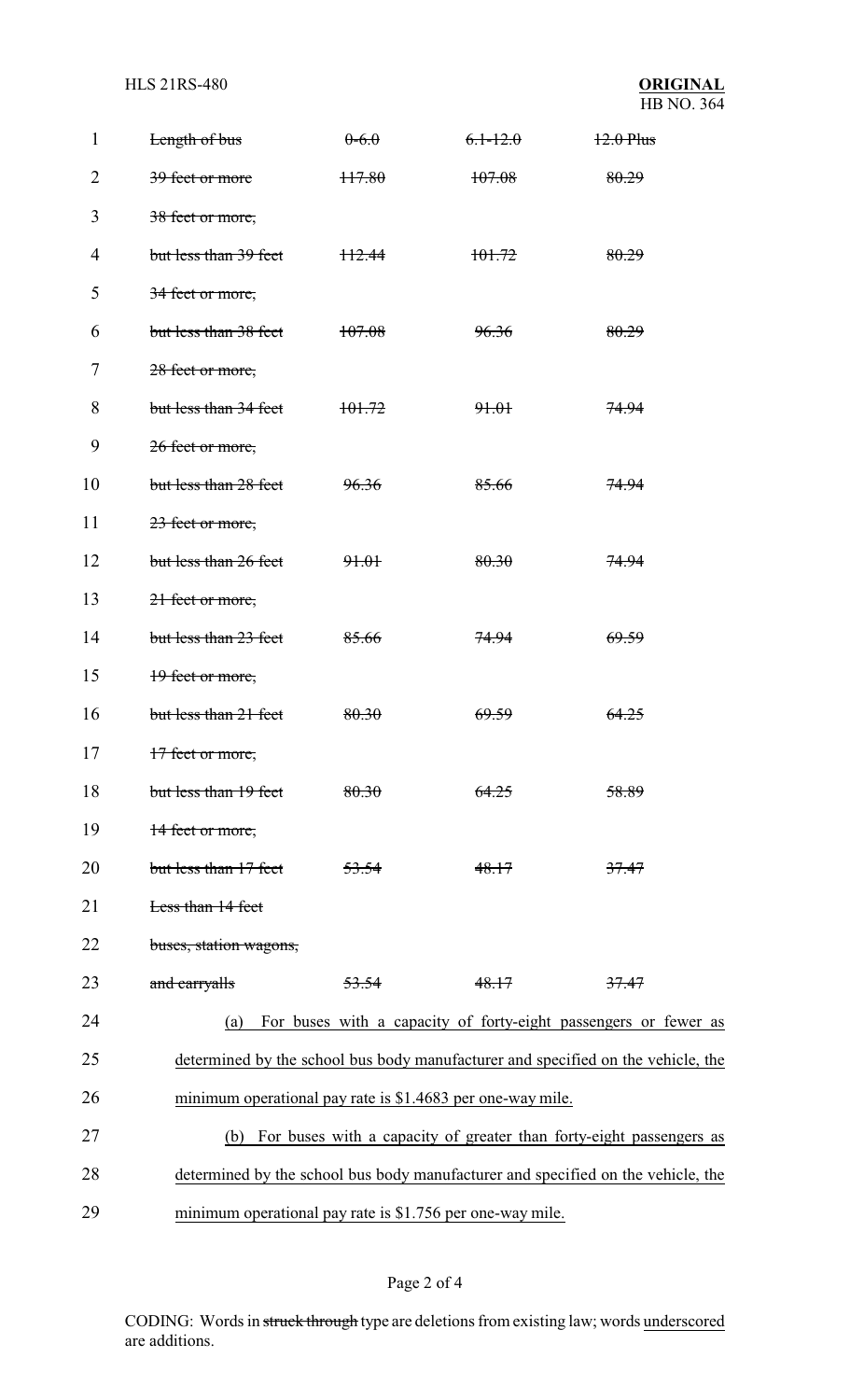| $\mathbf{1}$   | $(2)(a)$ The compensation, as computed in accordance with the schedule                        |
|----------------|-----------------------------------------------------------------------------------------------|
| $\overline{2}$ | contained in this Section shall be paid for a minimum of one hundred eighty days              |
| 3              | during the nine-month school year, and for the number of days of actual operation             |
| 4              | for any the summer semester.                                                                  |
| 5              | (b) Each public school governing authority shall establish a supplemental                     |
| 6              | operational payment system for individual operators who are required by the                   |
| 7              | governing authority to purchase, maintain, modify, repair, or replace the following           |
| 8              | equipment or supplies, and such payment shall be submitted to the operator within             |
| 9              | sixty days of the expense being incurred:                                                     |
| 10             | Lift mechanisms, wheelchair or other mobility securement devices,<br>(i)                      |
| 11             | occupant restraints, cleaning supplies, or other equipment required exclusively for           |
| 12             | transporting students with disabilities.                                                      |
| 13             | (ii) Air-conditioning equipment.                                                              |
| 14             | ∗<br>*                                                                                        |
| 15             | C. The term "mileage one-way" as used in this Section shall mean the                          |
| 16             | distance the bus travels after picking up its first child and until it reaches the final      |
| 17             | destination or school of said route or routes officially designated by each school            |
| 18             | board. (1) For an operator who drives one daily bus route, "one-way mile" shall be            |
| 19             | computed by measuring the distance he travels after picking up his first student until        |
| 20             | the bus reaches the school or other final destination on the route.                           |
| 21             | For an operator who drives more than one daily bus route, "one-way                            |
| 22             | mile" shall be computed by averaging the distance he travels after picking up his first       |
| 23             | student until he reaches the school or other final destination on each of the routes.         |
| 24             | $\ast$<br>*<br>$\ast$                                                                         |
| 25             | Section 2. R.S. $17:497(A)(3)$ and (F) are hereby repealed in their entirety.                 |
| 26             | Section 3. This Act shall become effective upon signature by the governor or, if not          |
| 27             | signed by the governor, upon expiration of the time for bills to become law without signature |
| 28             | by the governor, as provided by Article III, Section 18 of the Constitution of Louisiana. If  |